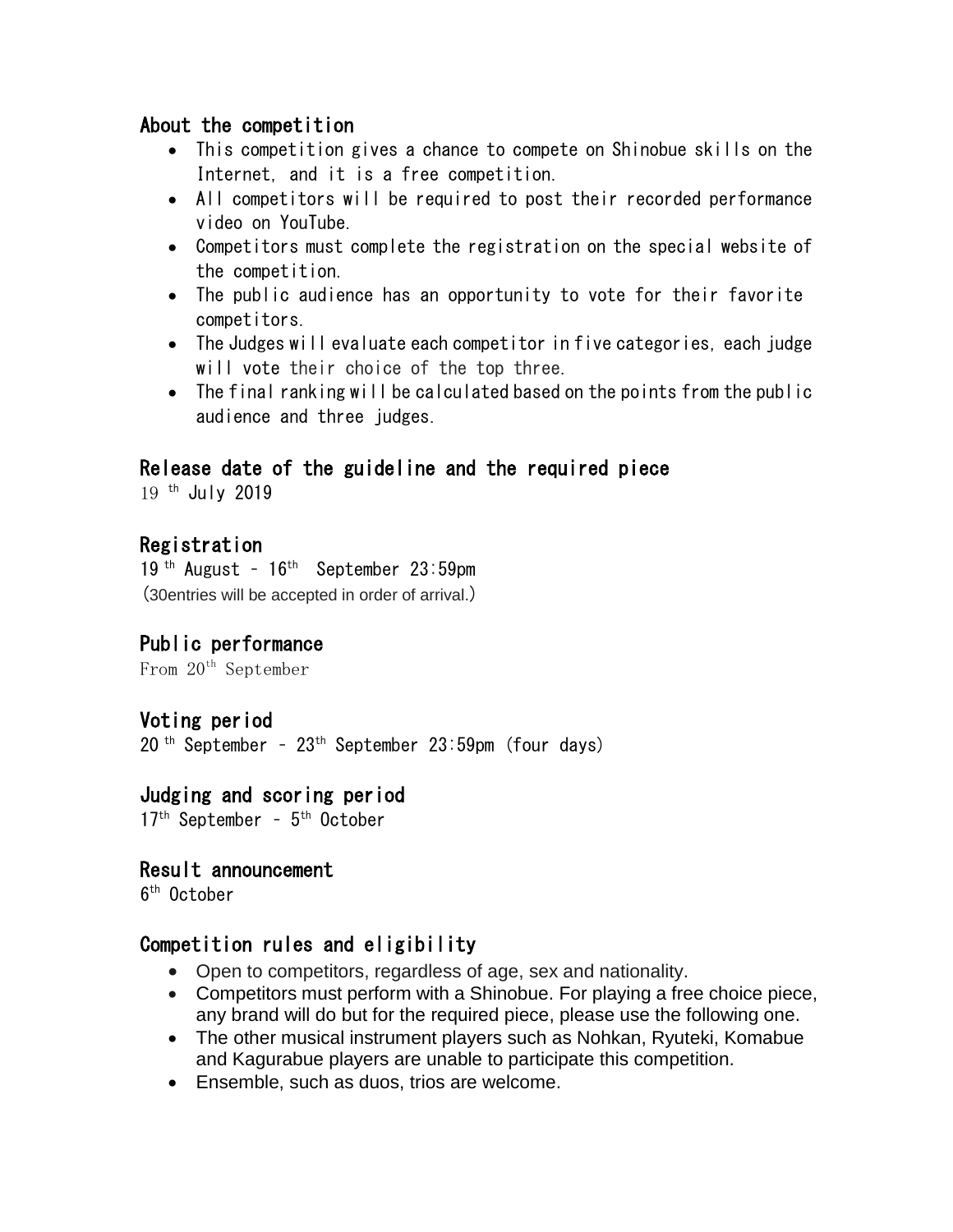#### **Required piece**

Competitors must use a New Shinobue Tamaki, 8-hon choshi

- If you don't have one, please purchase here <http://shop.rippei.com/?pid=144437731>
- The required piece is accompanied.
- Please purchase the score and the sound source of accompaniment through the download service"しのぶえ楽譜 " (Shinobue gakufu) 540yen each

<http://contest.rippei.com/guide/kadaikyoku/>

- The number of accepting order is required at your entry.
- In the case of a duo or a trio, the required piece should be played solo.
- Competitors must play the whole required piece.
- The decoration on New Shinobue Tamaki is also judged, you can decorate it freely. In the rehearsal number F show the point of your decoration.

# **Free choice piece**

- Competitors can play any kind of Shinobue and there are no restrictions on choshi.
- If you would like to perform Traditional Japanese pieces or Classical Japanese pieces, you must arrange these pieces for variations.
- Competitors are allowed to perform with accompaniment or Karaoke.

### **Performance video**

- A title of a video is named as below "Internet Shinobue Competition\_2019Taro Shinobue" (Please put your name on the highlighted blue part) It is not necessary to use your real name.
- The first number should be the required piece, and it is followed by the free choice piece.
- If you record the required piece and the free choice piece separately, they must be edited as a one video.
- You could include a short self-introduction in the video if you like.
- The total video time must not exceed 6 minutes.
- It is possible to post an over 6 minutes video, however, after 6 minutes will not be considered.
- Video recordings from concerts or lives are not permitted to post.
- It is not necessary that competitors show the faces but are re
- quired to show playing a Shinobue. Please be conscious of the public audience.
- Reverb control and the other sound controls are forbidden.
- Competitors can use natural reverberating environments for a video recording. (Bathrooms, staircases etc…)
- Post-recording is not allowed.
- If you play with accompaniment or Karaoke, please make sure that the